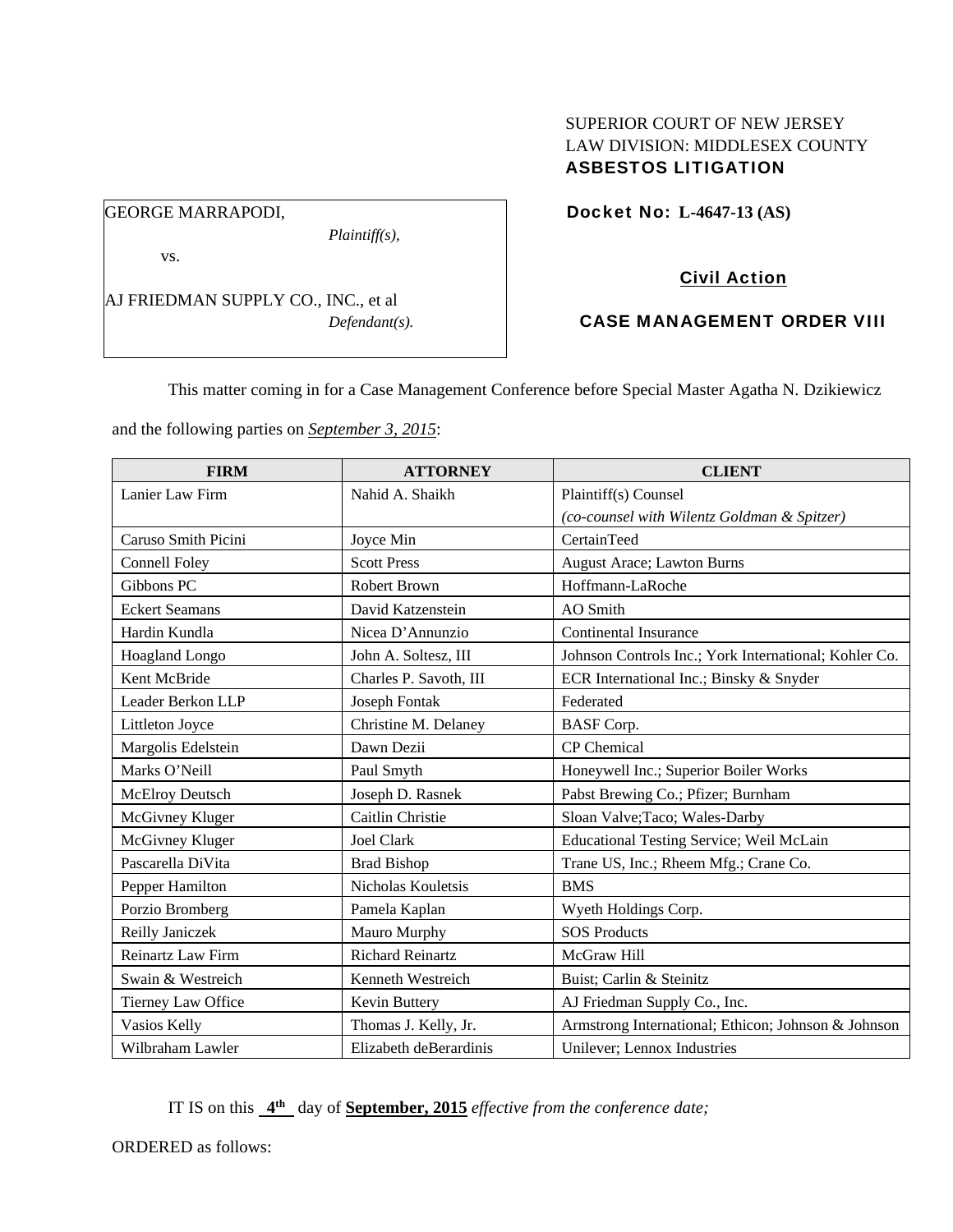Counsel receiving this Order through computerized electronic medium (E-Mail) shall be deemed by the court to have received a copy of the filed original court document. Any document served pursuant to this Order shall be deemed to be served by mail pursuant to *R*.1:5-2.

### **DISCOVERY**

- September 30, 2015 Plaintiff and defendants shall serve answers to any outstanding supplemental discovery by this date.
- November 30, 2015 Depositions of corporate representatives shall be completed by this date.

### **EARLY SETTLEMENT**

December 11, 2015 Settlement demands shall be served on all counsel and the Special Master by this date.

#### **SUMMARY JUDGMENT MOTION PRACTICE**

- December 18, 2015 Plaintiff's counsel shall advise, in writing, of intent not to oppose motions by this date.
- January 8, 2016 Summary judgment motions shall be filed no later than this date
- February 5, 2016 Last return date for summary judgment motions.

#### **MEDICAL DEFENSE**

September 30, 2015 Defendants shall identify its medical experts and serve medical expert reports, if any, by this date. **In addition, defendants shall notify plaintiff's counsel (as well as all counsel of record) of a joinder in an expert medical defense by this date.** 

#### **LIABILITY EXPERT REPORTS**

- March 4, 2016 Plaintiff shall identify its liability experts and serve liability expert reports or a certified expert statement by this date or waive any opportunity to rely on liability expert testimony. April 8, 2016 Defendants shall identify its liability experts and serve liability expert reports, if any, by this date or waive any opportunity to rely on liability expert testimony.
- May 6, 2016 Plaintiff shall identify its rebuttal liability experts and serve rebuttal liability expert reports, if any, by this date.

#### **EXPERT DEPOSITIONS**

May 31, 2016 Expert depositions shall be completed by this date. To the extent that plaintiff and defendant generic experts have been deposed before, the parties seeking that deposition in this case must file an application before the Special Master and demonstrate the necessity for that deposition. To the extent possible, documents requested in a deposition notice directed to an expert shall be produced three days in advance of the

\_\_\_\_\_\_\_\_\_\_\_\_\_\_\_\_\_\_\_\_\_\_\_\_\_\_\_\_\_\_\_\_\_\_\_\_\_\_\_\_\_\_\_\_\_\_\_\_\_\_\_\_\_\_\_\_\_\_\_\_\_\_\_\_\_\_\_\_\_\_\_\_\_\_\_\_\_\_\_\_\_\_\_\_\_\_\_\_\_\_\_\_\_\_\_\_\_\_\_\_\_\_\_\_\_\_\_\_\_\_